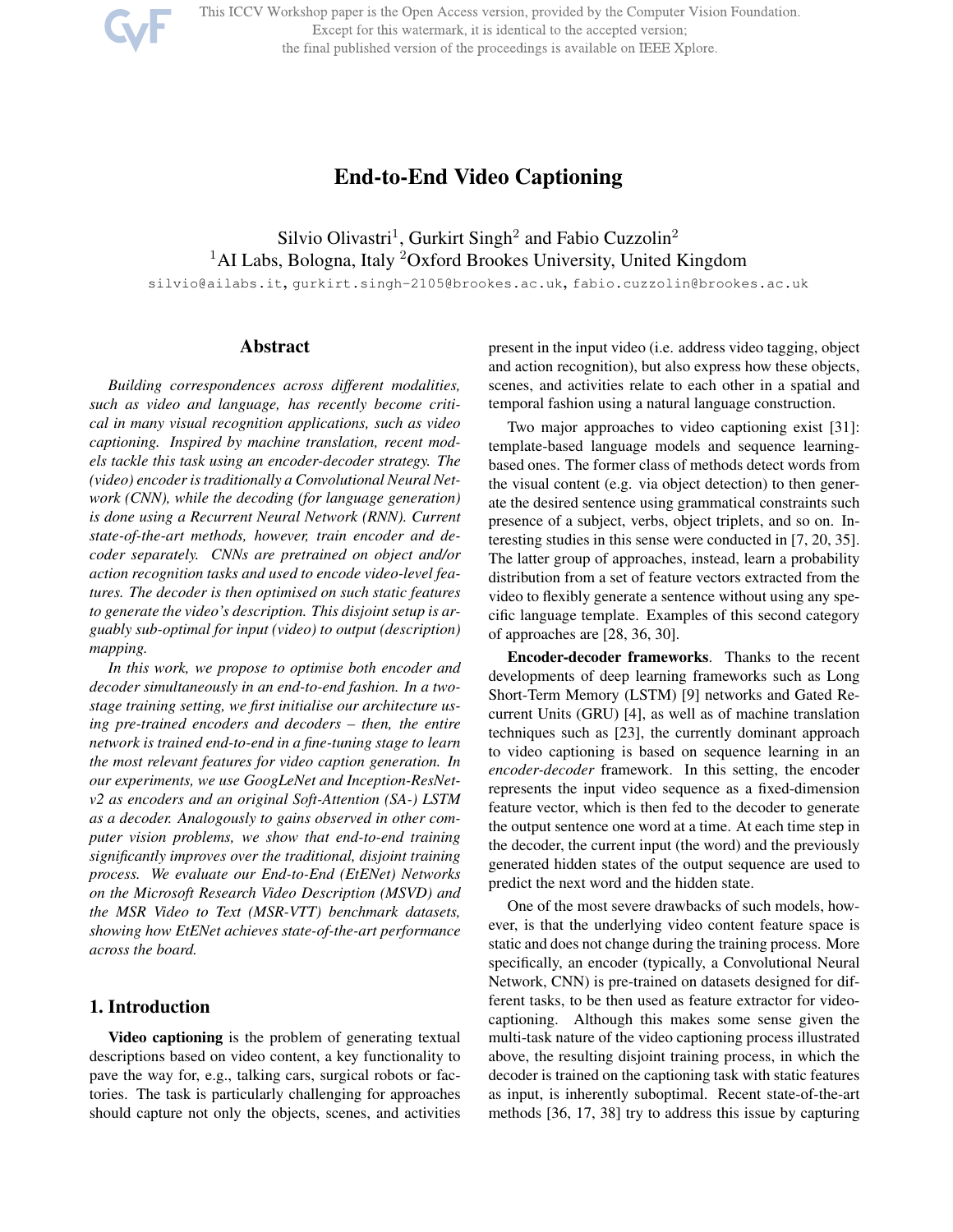dynamic temporal correspondences between feature vectors corresponding to different video frames. However, these works do not address the basic fact that video captioning may well require the system to learn task-specific features that will necessarily differ from those learned for the action classification, video tagging or object detection tasks for which the CNN encoder was trained.

From complex decoders to learning task-specific features. Our view is that *a decoder designed for video captioning should instead be able to learn from task-specific features*. As shown in Figure 1 (A) in all previews architectures the encoder is never trained, (e.g., the gradient is not updated during the learning of the encoder part). In addition, the CNN implementing the encoding is trained using a different loss function aimed at solving a different task.

In order to compensate for this fundamental flaw, new decoding mechanisms must be implemented to learn better video features. As a result decoders (and the associated training procedures) have consistently increased in complexity over the years. To illustrate this point: Venugopalan *et al*. [28] (2015) used a vanilla LSTM; Yu *et al*. [37] (2016) multiple Gate Recurrent Units with two attention mechanisms; Pan *et al*. [15] (2017) implemented a Transfer Unit in combination with two LSTMs; finally, PickNet [3] (2018) achieved excellent results using reinforcement learning to train a deep net able to identify the most relevant frames.

*Our approach is in radical contrast with these previous attempts*. Rather than designing new, expensive decoding mechanisms to learn better video features, we force the encoder's feature extractor to focus its attention on 'significant' objects in order to generate good textual descriptions, exploiting the ability of convolutional networks to extract relevant features from images or videos.

Our proposal: end-to-end training. We propose to address this problem by bringing forward the end-to-end training of both encoder and decoder as a whole, as shown in Figure 1 (B). Our philosophy is inspired by the success of end-to-end trainable network architectures in image recognition [10], image segmentation [12], object detection [19] and image-captioning [13, 29], but *was never before adopted in a video captioning setting*.

The reason is that, if done naively, training end-to-end the resulting large scale, heterogeneous network has a prohibitive computational cost, especially on machines with a limited number of GPUs. Introducing the technique into video captioning, however, is quite imperative for end-toend training allows for simple inference [29] and can handle complex, multi-task problems best described by multiple losses [16].

Two-stage learning for efficient end-to-end training. An efficient training procedure is then crucial to unlock the potential of end-to-end training for video captioning.

In this paper we address this issue in two ways.



Figure 1. Gradient flow comparison between the disjoint training of the RNN decoder and the CNN encoder (A) and the end-toend training of both encoder and decoder (B). In the first case (A), the CNN encoder does not update its parameters in dependence of the captioning loss, but as a function of just the classification loss. Only the decoder updates its parameters as a function of the gradient of the captioning loss (blue arrow). In the end-to-end case considered here (B), the parameters of both CNN and RNN are updated according to the evolution of the gradients from the captioning loss. Gradient flow is again depicted by a blue arrow.

Firstly, we propose a *two-stage learning process*, in which encoder and decoder are first trained separately, after initialisation from disjoint models, to leave fine tuning to be conducted in the second stage in a fully end-to-end fashion. In second place, during training we accumulate gradients over multiple steps in order to update parameters only after the required effective batch size is achieved. This leads to an increased number of iterations, which is however mitigated by our two-stage approach.

Additionally, to further improve performance, we propose significant changes to the Soft-Attention decoder by Yao *et al*. [36], while preserving its simplicity of concept. The major improvements we propose are presented in Section 3.2, and encompass structural architectural changes, a different computational graph and an averaged loss applied to the attention coefficients for caption generation, inspired by [34].

Contributions. Summarising, to the best of our knowledge: (1) our work presents the first End-to-End trainable framework (EtENet) for video captioning, designed to learn task-specific features, based on a new two-stage efficient training strategy. Our approach propagates the gradient from the last layer of the RNN decoder to the first layer of the CNN encoder as illustrated in Figure 1 (B). Unlike [38, 30, 15, 36] which all use more than 25 frames per video clip, our model only uses 16 frames, a significant contribution in terms of resource economics.

(2) Performance-wise, training our network architecture in the traditional, disjoint way produces comparable results to the current state-of-the-art, whereas our end-to-end training framework delivers significant performance improvements no matter the choice of the base encoder network. This *sets a new benchmark for the field of video captioning*,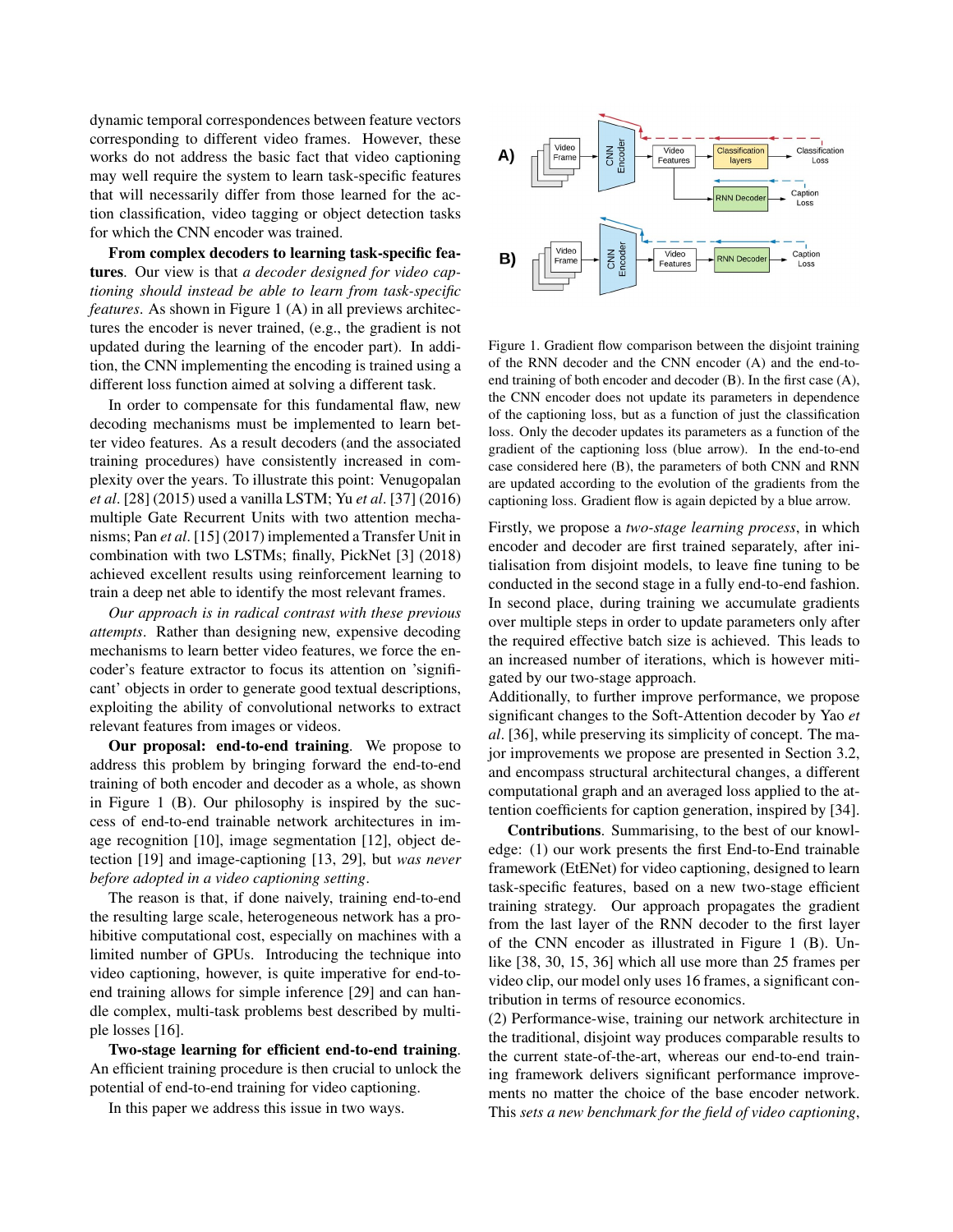upon which further progress can be made. Notably, this is achieved without using any 3D CNN encoding.

Finally (3), inspired by [36], we present and plug into our end-to-end framework an overhauled version of the Soft-Attention decoder characterised by improved performance compared to the original version.

## 2. Related work

Inspired by the latest computer vision and machine translation techniques [23], recent efforts in the video captioning field follow a *sequence learning* approach. The commonly adopted architecture, as mentioned, is an encoder-decoder framework [31] that uses either 2D or 3D CNNs to collect video features in a fixed-dimension vector, which is then fed to a Recurrent Neural Network to generate the desired output sentence, one word at a time.

The first notable work in this area was done by Venugopalan *et al*. [28]. They represented an entire video using a mean-pooled vector of all features generated by a CNN at frame level. The resulting fixed-length feature vector was then fed to an LSTM for caption generation. Although state-of-the-art results were achieved at the time, the temporal structure of the video was not well modelled in this framework. Since then, alternative views have been supported on how to improve the visual model in the encoderdecoder pipeline. The same authors [27] have later proposed a different method which exploits two-layer LSTMs as both encoder and decoder. In this setting, compared to the original pipeline [28], each frame is used as input at each time step for the encoder LSTM, which takes care of encoding the temporal structure of the video into a fixed size vector. This model, however, still leaves room for a better spatiotemporal feature representation of videos, as well as calling for improved links between the visual model and the language model.

To address this problem, 3D CNNs and attention models have been since introduced. Inspired by [34], Yao *et al*. [36] employ a temporal Soft Attention model in which each output vector of the CNN encoder is weighted before contributing to each word's prediction. The spatial component is extracted using the intermediate layers of a 3D CNN which is used in combination with the 2D CNN. On their part, [37] have proposed a spatiotemporal attention scheme which includes a paragraph generator and sentence generator. The paragraph generator is designed to pick up the sentence's ordering, whereas the sentence generator focuses on specific visual elements from the encoder.

A distinct line of research has been brought forward by Pam and his team in [15] and subsequently in [17]. The first work tries, in addition to using features from both 2D and 3D CNNs, to introduce a visual semantic embedding space for enforcing the relationship between the semantics of the entire sentence and the corresponding visual content. Multiple Instance Learning models have been used in [5] for detecting attributes to feed to a two-layer LSTM controlled by a transfer unit.

In the last two years, numerous relevant papers have been published. Similarly to [17], Zhang *et al*. [38] use a taskdriven dynamic fusion across the LSTM to process the different data types. The model adaptively chooses different fusion patterns according to task status. Xu *et al*. [33] test on the MSR-VTT dataset a Multimodal Attention LSTM Network that fuses audio and video features before feeding the result to an LSTM multi-level attention mechanism. In [6], the authors create a Semantic Compositional Network plugging into standard LSTM decoding the probabilities of tags extracted the frames, in addition to the usual video features, merged in a fixed-dimension vector. Chen *et al*. [3] show that it is possible to get good results using just ∼6-8 frames. An LSTM encoder takes a sequence of visual features while a GRU decoder helps generate the sentence. The main idea of this interesting work is to use reinforcement learning, while a CNN is used to discriminate whether a frame must be encoded or not. A recent work [30] improves the performance of [36] and its model architecture by inserting a reconstruction layer on top that aims to replicate the video features, starting from the hidden state of the LSTM cell.

Unlike all previous work, in which the weights of the encoder part do not change, our study focusses on end-to-end training. This strategy, which has been proven successful in various applications, encourages the encoder to capture features which are actually discriminant for caption generation. Our training process is divided into two stages: while in the first stage only the decoder is trained, in the second one the whole model is fine-tuned. In this work, in particular, we test two different 2D CNN encoders: GoogLeNet [25] and Inception-ResNet-v2 [24], thus showing how end-toend training is beneficial no matter the choice of the base encoder. This also demonstrates that our training strategy is not linked to any particular encoder network. As decoder, we present a modified version of the Soft-Attention model defined by [36]. Nevertheless, the approach is entirely general and can be applied to other decoding architectures.

## 3. Approach

This section describes in detail our end-to-end trainable encoder-decoder architecture for video-captioning. The overall framework is depicted in Figure 2. Section 3.1 illustrates the chosen encoder, based on the Inception-ResNetv2 [24] architecture. The decoder, based on our original Soft-Attention LSTM (SA-LSTM) design inspired by [36], is discussed in  $\S$  3.2. Difference with [36] and initialisation details are also discussed there. Note that our framework is also tested using GoogLeNet [25] as the encoder.

The training process is explained in § 3.3. Firstly, gradi-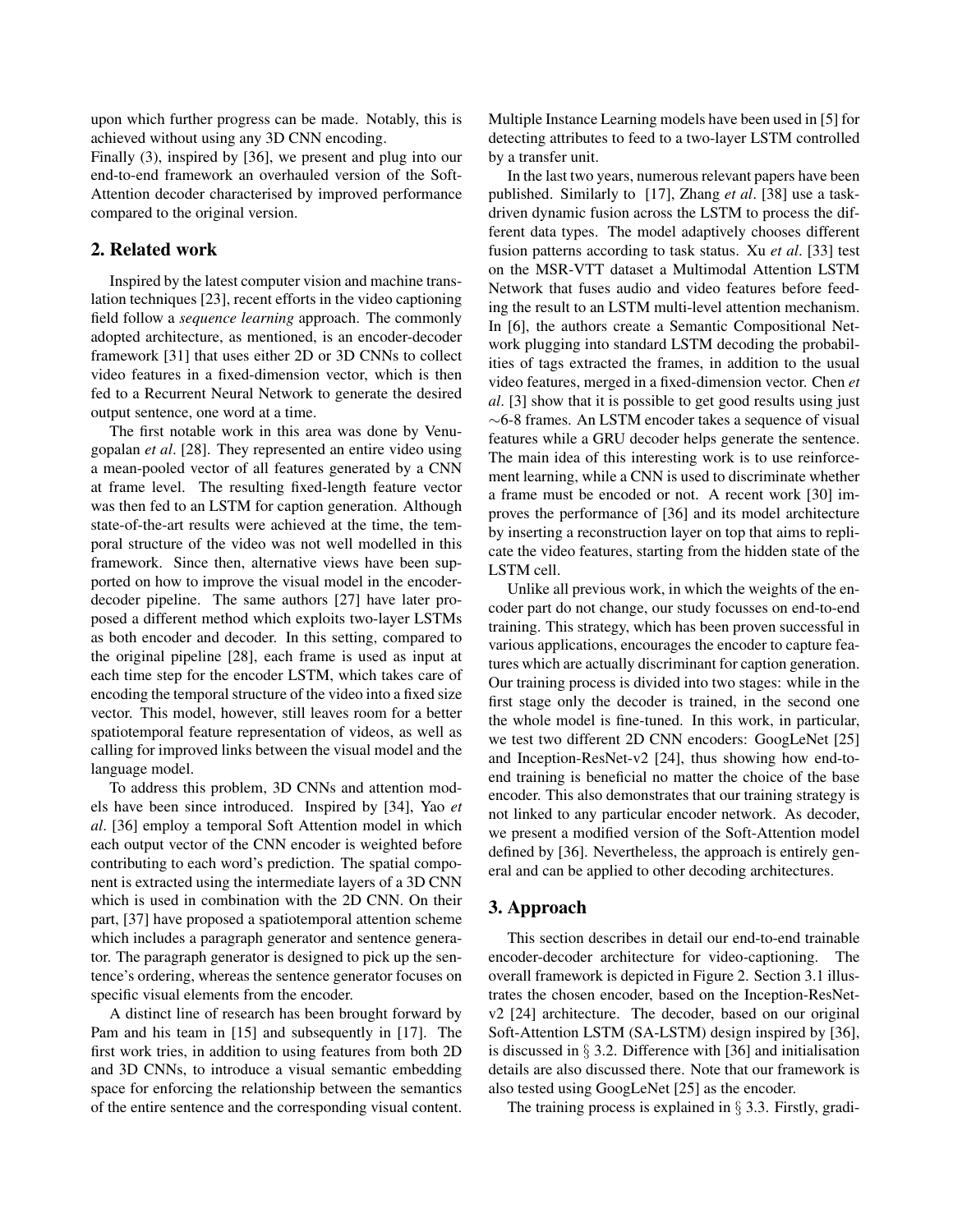

Figure 2. Diagram of our EtENet-IRv2 architecture. Each frame is processed individually using Inception-ResNet-v2 (IRv2). All resulting vectors  $v_1, ..., v_n$  are concatenated (⊕) to represent their collection  $V$ . At each decoding time step  $t$  a single word is predicted by SA-LSTM, based on the vector  $V$ , the previous word  $y_{t-1}$  and the hidden states  $(h_{t-1}, c_{t-1})$ .

ent accumulation is used to achieve the desired high batch size for the training of the decoder. Secondly, the proposed two-stage training process is described. Lastly, the proposed averaged loss functions are defined and justified.

#### 3.1. Encoder

A common strategy [28] is to use a 2D CNN pre-trained on the ImageNet dataset [21] as an encoder. Typically, feature vectors are generated before the first fully-connected layer of the neural network, for each frame of the video. This is done as a preprocessing step, and many versions of 2D CNN were brought forward over the course of the years for video captioning. For instance, Venugopalan *et al*. [28, 27] would use variants of AlexNet [10], 16 layer VGG [22] and GoogLeNet [25]. Yao *et al*. [36] would also use GoogLeNet, in combination with a 3D CNN. Gan *et al*. [6], instead, preferred ResNet-152 [8] whereas Wang *et al*. [30] used Inception-v4 [24].

As noted by Wang *et al*. [30], deeper networks are more likely to capture the high-level semantic information about the video. Thus, in this work we decided to use Inception-ResNet-v2 [24] as the encoder, among all possible convolutional network architectures. The version used in our experiments is pre-trained on ImageNet, and is publicly available<sup>1</sup>. To show the generality of our framework, additional tests were conducted using our own PyTorch version of GoogLeNet [25], also pre-trained on ImageNet. The weights were imported from a well known Caffe version<sup>2</sup>.

Formally, given a video  $X = \{x_1, ..., x_n\}$  composed by a sequence of n RGB images, our encoder  $\phi$  is a function mapping each frame  $x_i$  to a feature vector  $v_i$  using the average pooling stage after the conv2d\_7b layer of Inception-ResNet-v2 or, in the case of GoogLeNet, the pool5/7x7 s1 layer. We thus denote by

$$
V = \{v_1, ..., v_n\} = \phi(\{x_1, ..., x_n\})
$$
 (1)

the output of the encoder, later fed as input to the decoder.

## 3.2. Decoder: Soft Attention LSTM

Using Inception-v4 as decoder, the Soft-Attention model developed by Yao *et al*. [36] achieves good performance compared to other, more complex systems (e.g., [37]).

For this reason our work builds on the version of [36] developed in Theano<sup>3</sup>. The resulting original SA-LSTM framework, implemented in PyTorch, exhibits a number of significant improvements over [36], explained in detail below.

**Formulation.** At each decoding step the SA-LSTM  $\psi$ takes as input *n* vectors generated by the encoder,  $V =$  $\{v_1, ..., v_n\}$ , together with the previous hidden state  $h_{t-1}$ , memory cell  $c_{t-1}$  and word  $y_{t-1}$ . Its output is composed by: (i) the probability of the next word  $P(y_t|y_{\leq t}, V)$  based on the previously observed words  $y_{< t}$  and on the feature vectors  $V$ ; (ii) the current hidden state  $h_t$ , and (iii) the current memory cell state  $c_t$ . Namely:

$$
\begin{bmatrix}\nP(y_t|y_{<};t,V) \\
h_t \\
c_t\n\end{bmatrix} = \psi(V, y_{t-1}, h_{t-1}, c_{t-1}).\n\tag{2}
$$

The algorithm runs sequentially through the output sequence, predicting one word at a time.

More in detail, at any given time  $t$  the first step is to create a single vector from  $V$  by applying a Soft-Attention mechanism  $\varphi_t$  to the whole encoder output. Firstly, for each vector  $v_i$  a normalised score  $\alpha_i^t$  is computed:

$$
e_i^t = W_a^{\top} \tanh(W_{eh} h_{t-1} + W_{ev} v_i + b_e) + b_a; \quad (3)
$$

$$
\alpha_i^t = \frac{\exp\{e_i^t\}}{\sum_j^{|V|} \exp\{e_j^t\}},\tag{4}
$$

where  $W_a$ ,  $W_{eh}$ ,  $W_{ev}$ ,  $b_e$ ,  $b_a$  are all trainable variables and  $e_i^t$  is the unnormalised score of vector *i* at time *t*.

Secondly, a coefficient  $\beta_t \in [0,1]$  is computed to measure the importance of the final vector  $\varphi_t(V)$  as a function of the previous hidden state, with parameters  $W_\beta$  and  $b_\beta$ :

$$
\beta_t = \sigma(W_\beta h_{t-1} + b_\beta),\tag{5}
$$

where  $\sigma$  is a sigmoid activation function. The final output of the Soft-Attention function is computed as follows:

$$
\varphi_t(V) = \beta_t \sum_i^{|V|} \alpha_i^t v_i.
$$
\n(6)

<sup>1</sup>https://github.com/Cadene/pre-trained-models. pytorch

<sup>2</sup>https://github.com/BVLC/caffe/tree/master/ models/bvlc\_googlenet

<sup>3</sup>https://github.com/yaoli/arctic-capgen-vid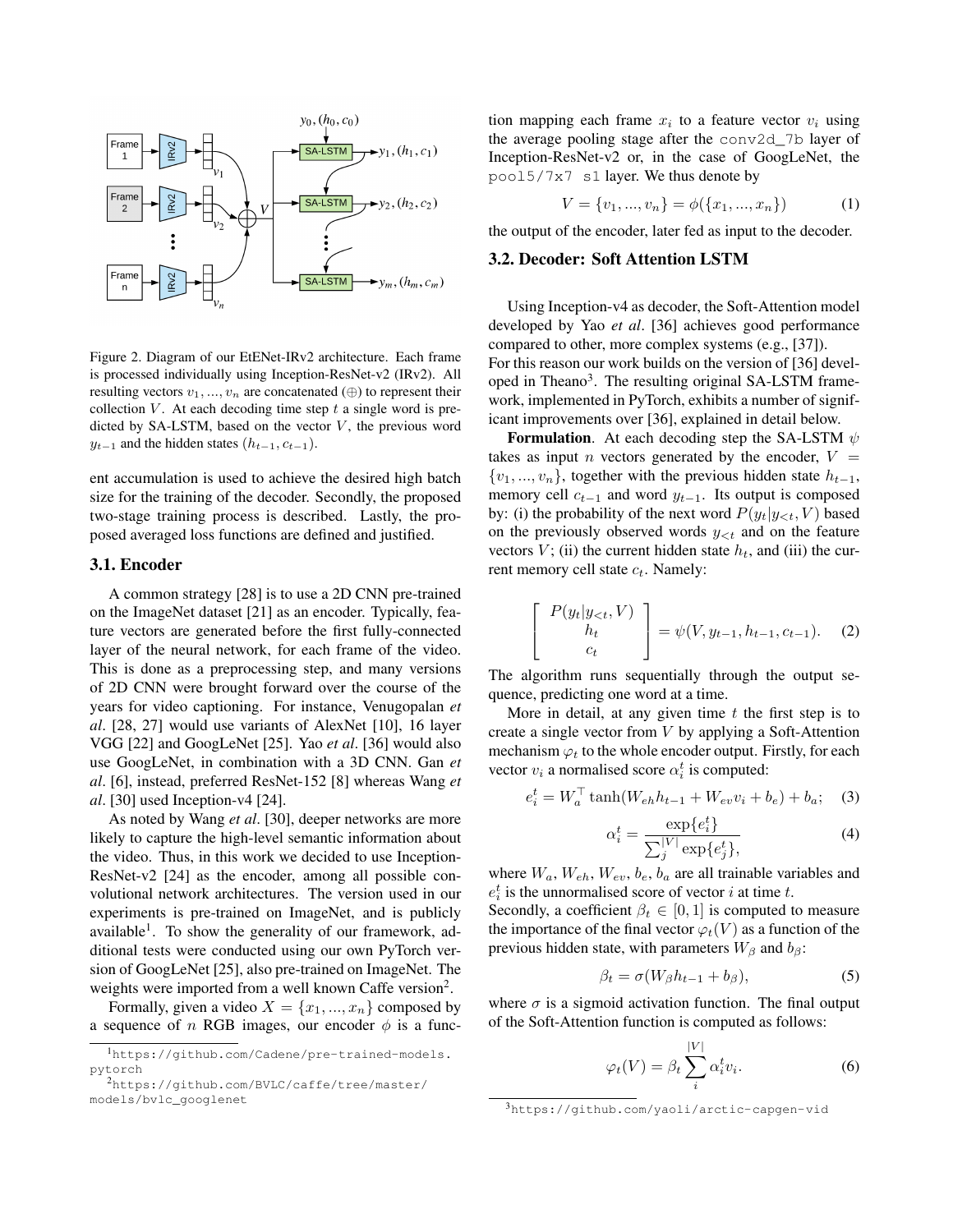The vector  $(6)$  is then concatenated with an embedding  $E$ of the previous word  $y_{t-1}$ 

$$
z_t = [\varphi_t(V), E[y_{t-1}]], \tag{7}
$$

and fed to a standard LSTM with state vector  $h_t$ :

$$
(h_t, c_t) = LSTM(z_t, h_{t-1}, c_{t-1}).
$$
\n(8)

The word prediction  $p_t = P(y_t | y_{\leq t}, V)$  is a function of the concatenation of  $\varphi_t(V)$  and  $h_t$ , and of the embedding  $E[y_{t-1}]$  of  $y_{t-1}$ :

$$
u_t = W_u[\varphi_t(V), h_t] + E[y_{t-1}] + b_u; \tag{9}
$$

$$
p_t = softmax(W_p \tanh(u_t) + b_p), \tag{10}
$$

where  $|\cdot,\cdot|$  denotes vector concatenation and all weight matrices  $W$  and bias vectors  $b$  are trainable parameters.

Decoder innovations. Our decoder architecture differs from [36]'s in a number of ways. (i) In Equation (9),  $E[y_{t-1}]$  is not mapped by a matrix parameter. The effect of this is that the visual information adapts to the word embedding, rather than the opposite, as in residual connection frameworks [8]. (ii) In Equation (5), a  $\beta_t$  term is added to reflect the fact that for some connective words in the sentence (e.g. 'the') the attention term should weigh less. (iii) An averaged Doubly Stochastic Attention is used as attention loss (as discussed in Sec. 3.3), for this has shown to improve performance. Implementation-wise, (iv) the LSTM machinery (Equations (7) to (8)) is derived from torch.nn.LSTMCell, rather than having been implemented from scratch.

Another substantial difference between the two models lies in their computational graphs at training time. In [36] Soft-Attention is a *sentence-by-sentence* model, meaning that the dimensionality of the decoder input is (batch size, sequence\_length, embedding\_dim+encoder\_output\_dim). In our decoder we use a *word-by-word approach* with as input shape: (batch\_size, embedding\_dim+encoder\_output\_dim). The latter first computes the entire sequence of the LSTM hidden states  $\{h_t\}$  to then produce a sentence. The former generates one hidden state vector at a time, and the word is directly predicted at every step. This difference affects the gradient upgrading procedure during back-propagation.

Initialization Details. Our framework takes blocks of 16 RGB frames as input. Each frame is processed by our version of Inception-ResNet-v2 up to the average pooling stage after the conv2d\_7b layer. Thus, the encoder output V is composed by 16 vectors of 1536 elements each. In the GoogLeNet case we use the output of the pool5/7x7 s1 layer, so that the vector has 1024 elements.

As explained, at each step the decoder takes as input  $V$ , the previously observed word  $y_{t-1}$  and the hidden  $h_{t-1}$  and  $c_{t-1}$  states. The first word of every predicted sentence is the token <SOS>, while  $h_0$  and  $c_0$  are initialised as follows:

$$
h_0 = \tanh(W_h \overline{V} + b_h); \tag{11}
$$

$$
c_0 = \tanh(W_c \overline{V} + b_c),\tag{12}
$$

where  $W_h$ ,  $W_c$ ,  $b_h$ ,  $b_c$ , are trainable variables and  $\overline{V}$  is the mean of all the vectors in  $V$ .

The desired video caption is predicted word by word until <EOS> is produced or after a maximum caption length is reached (set to 30 for MSVD and to 20 for MSR-VTT). The input  $V$  is the same throughout each iteration. We use 512 as the dimension of the LSTM hidden layer, 486 as embedding dimension for  $E[y_{t-1}]$ , while the cardinality of the word probability vector  $p_t$  obviously depends on the size of the vocabulary being considered (∼12,000 for MSVD,  $\sim$ 200,000 for MSR-VTT).

#### 3.3. Training Process

Accumulate to Optimize. Recurrent networks require a large (e.g. 64 in [36]) batch size to converge to good local minima. This is true for our SA-LSTM as well, since it is based on an LSTM recurrent architecture.

In our initial tests, when using a disjoint training setup similar to [36]'s, we noticed that increasing the batch size would indeed boost performance. Unfortunately, Inception-ResNet-v2 (as other CNNs) is very expensive in term of memory requirements, hence large batch sizes are difficult to implement. A single batch, for instance, would use 5 GB (GigaByte) of GPU memory. The machine our tests were conducted on comes with 4 Nvidia P100 GPUs with 16 GB of memory each, allowing a maximum batch size of 12.

To overcome this problem, our training strategy is centred on accumulating gradients until the neural network has processed 512 examples. After that, the accumulated gradients are used to update the parameters of both encoder and decoder. The pseudocode for this process is provided in Algorithm 1. The standard training process is modified into one that accumulates gradients for *accumulate\_step* size. As a result, the approach achieves an effective batch size equal to *accumulate\_step*  $\times$  *mini\_batch\_size.* 

Two-Stage Training. Stochastic optimisers require many parameter update iterations to identify a good local minimum. Hence, if naively implemented, our gradient accumulation strategy would be quite slow, as opposed to disjoint training in which GPU memory requirements are much lower. To strike a balance between a closer to optimal but slower end-to-end training setup and a faster but less optimal disjoint training setting we adopt a *two-stage training* process, which is also crucial to allow end-to-end training of an heterogenous network from a computational standpoint.

*In the first stage*, we freeze the weights of the pre-trained encoder to train the decoder. As the encoder's weights are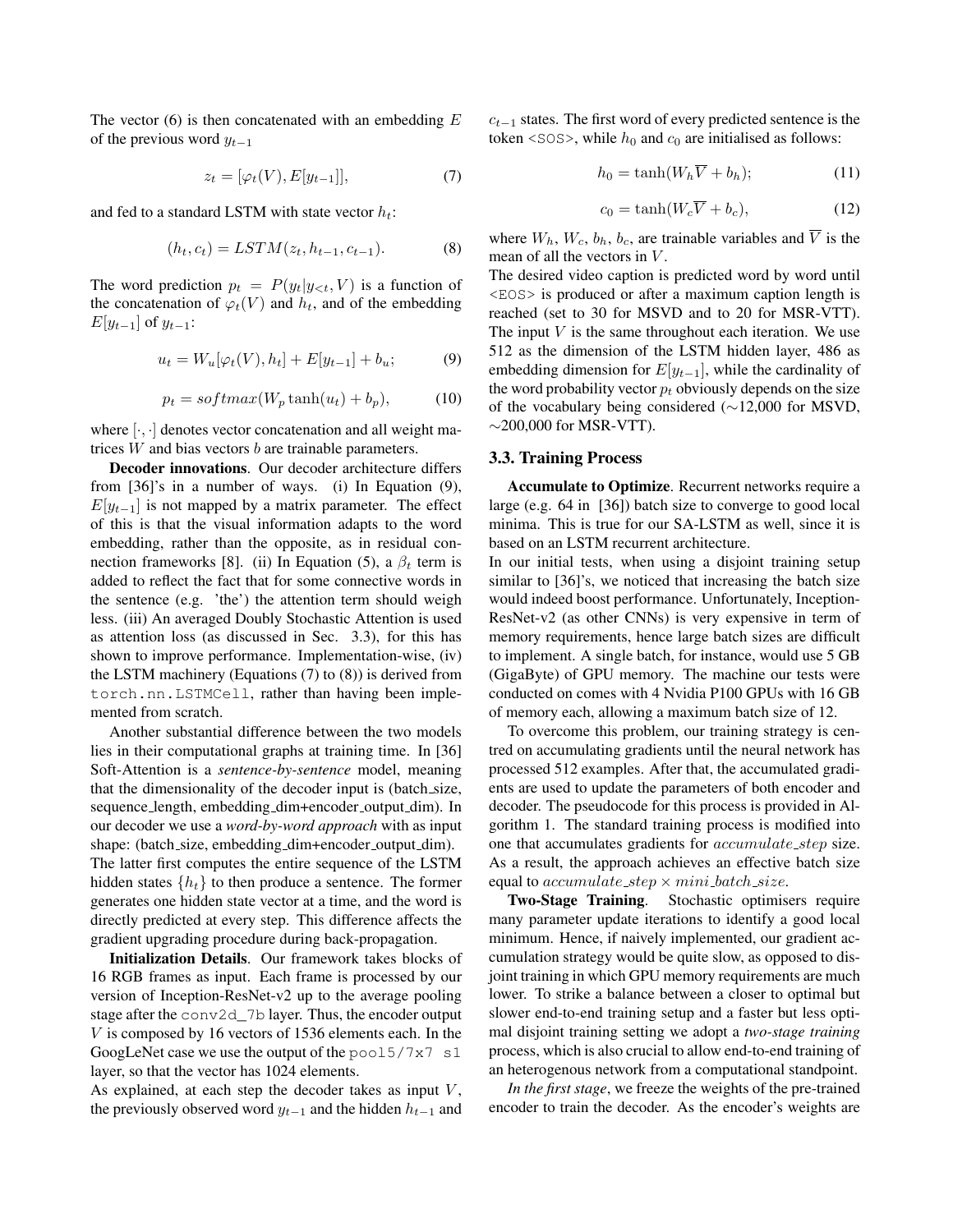|  | Require: accumulate_step |
|--|--------------------------|
|--|--------------------------|

- 1:  $i \leftarrow 0$
- 2: Reset gradient to zero
- 3: for batch size of Examples in Training set do
- 4: Model forward step using Examples
- 5: Compute loss
- 6: Normalise loss using accumulate step
- 7: Backward step and accumulate gradients
- 8: **if** (*i* mod *accumulate\_step*) is 0 **then**
- 9: Update model with accumulated gradient
- 10: Reset gradient to zero
- 11: end if
- 12:  $i \leftarrow i + 1$
- 13: end for

kept constant, this is equivalent to training a decoder on precomputed features from the encoder. As a result, memory requirements are low, and the process is fast. Once the decoder reaches a reasonable performance on the validation set, the second stage of the training process starts.

*In the second stage*, the whole network is trained end-to-end while freezing the batch normalisation layer (if the encoder contemplates it).

In both stages, at each time step SA-LSTM uses the real target output (i.e., the target word) as input, rather than its own previous prediction.

Given the heterogeneity of the architecture, we use Adam [9] as an optimisation algorithm and different parameter values for encoder and decoder. For the former, inspired by [25, 24], since the batch size is 512 and each example has 16 frames, we set the learning rate to  $1e - 09$ and the weight decay to  $4 * 1e - 05$  in the experiments with Inception-ResNet-v2. The version with GoogLeNet uses a learning rate of  $2e - 04$  and a weight decay of  $2 * 1e - 04$ . The decoder is instead updated using  $1e - 04$  as learning rate and  $1e - 04$  as weight decay. To avoid the vanishing and exploding gradient problems typical of RNNs, we force the gradient to belong to the range  $[-10, 10]$ . At test time a beam search [14] with size 5 is used for final caption generation as in [30]. Larger sizes do not improve performance.

Loss Function. Similarly to [36, 34], we adopted as overall loss of the network the following sum:

$$
\mathcal{L}_{tot}(\theta) = \mathcal{L}(\theta)_{NLL} + \lambda \mathcal{L}(\theta)_{aDSA}.
$$
 (13)

The Negative Log-Likelihood loss is given by:  $\mathcal{L}(\theta)_{NLL} =$  $-\sum_{i}^{N} \sum_{t}^{C} \log p(y_t^i | y_{\leq t}^i, x_i, \theta)$ , where C is the caption length, N the number of examples. The second component is an original *averaged Doubly Stochastic Attention* loss:

$$
\mathcal{L}(\theta)_{aDSA} = \frac{1}{L} \sum_{k}^{L} \left( 1 - \sum_{t}^{C} \alpha_k^t \right)^2, \quad (14)
$$

which we found improves performance over the standard DSA one, with L the size of the feature vector  $v_i$ . The (average) DSA component of the loss can be seen as encouraging the model to pay equal attention to every frame over the course of the caption's generation process.

Similarly to [36], we set  $\lambda$  to 0.70602.

#### 4. Evaluation

Before discussing our tests, we first describe the metrics  $(\S 4.1)$  and datasets  $(\S 4.2)$  used to evaluate our model, and the pre-processing steps applied to the input data  $(\S 4.3)$ .

#### 4.1. Metrics

To guarantee a fair quantitative comparison with the state of the art we used the most common and well known metrics: BLEU [18] (4-gram version), METEOR [1], ROUGE-L [11] and CIDEr [26]. While BLEU and METEOR were created for machine translation tasks, ROUGE-L's aim is to compare a machine-generated summary with the humangenerated sentence. CIDEr is notable as the only metric created for evaluating image descriptions that use human consensus.

### 4.2. Datasets

We evaluated our model and compared it with our competitors on two standard video captioning benchmarks. MSVD is one of the first such datasets to include multicategory videos. MSR-VTT, on its side, is based on 20 categories and is of a much larger scale than MSVD.

MSVD. The most popular dataset for video captioning systems evaluation is, arguably, the Microsoft Video Description Corpus (MSVD), also known as YoutubeClips [2]. The dataset contains 1970 videos, each video depicting a single activity lasting about 6 to 25 seconds. Each video is associated with multiple descriptions in the English language, collected via Amazon Mechanical Turk, for a total of 70,028 natural language captions. We adopted the evaluation setup of [28], and splitted the dataset into three parts: 1,200 videos for training, 100 videos for validation, and the remaining 670 videos for testing.

MSR-VTT. The MSR Video to Text [32] dataset is a recent large-scale benchmark for video captioning. 10K video clips from 20 categories were collected from a commercial video search engine (e.g., music, sports, and TV shows). Each of these videos was annotated with 20 sentences produced by 1327 Amazon Mechanical Turk workers, for a total number of captions of around 200K.

As prescribed in the original paper, we split videos by index number: 6,513 for training, 497 for validation and 2,990 for the test. The number of unique words present in the captions is close to 30K.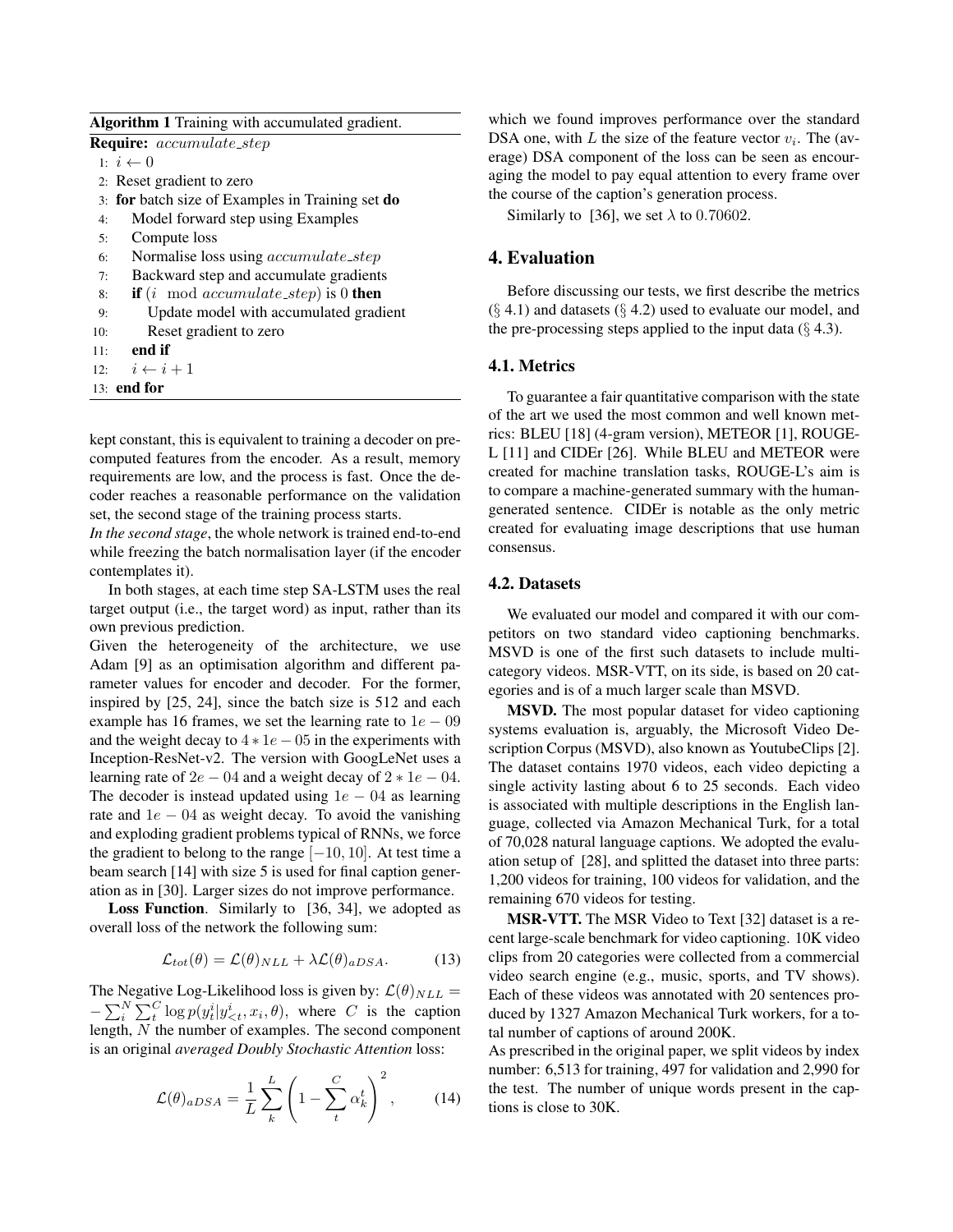## 4.3. Preprocessing

Following the usual pre-processing of Inception-ResNetv2, height and width of each frame of the video were resized to 314, to then use the central crop patch of 299x299 pixels of each frame. Pixel normalisation using a mean and standard deviation of 0.5 was applied. Training, validation and test examples were all subject to the same frame preprocessing steps. For the GoogLeNet encoder, we used the commonly accepted preprocessing steps for that network: each frame of the video was resized to 224x224 pixels, and then normalised by mean subtraction.

Using all frames of a video is very time inefficient  $-$  as [3] shows, it is possible to create an efficient model using fewer frames. On the other hand, we did not apply any additional filtering to the frames, as we preferred to leave this task for the attention mechanism to handle. In agreement with [30] and with our findings, we decided to represent each video by 16 equally-spaced features.

As for the captions, we tokenised them by converting all words to lowercase and applying the TreebankWordTokenizer class from the Natural Language Toolkit<sup>4</sup> to split sentences into tokens. The tokeniser uses regular expressions as in the Penn Treebank<sup>5</sup>, thus adhering to English grammar while maintaining punctuation in the token.

## 5. Experiments

We conclude by reporting and discussing the experimental validation of our end-to-end trainable framework (EtENet) on the datasets described in  $(\S$  4.2).

# 5.1. SA-LSTM vs Soft Attention

As a first step, we compared the performance of our  $SA$ -LST $M_{base}$  decoder (in PyTorch) with that of Soft Attention [36] (Theano), with the same parameter values:  $learning_rate = 0.01, batch_size = 64, Addelta as opti$ mizer, and using the original DSA loss [34] rather than our bespoke, averaged version. The version of our decoder we term SA-LST $M_{best}$ , instead, improves on SA-LST $M_{base}$  by using different hyperparameter values, optimisation algorithm and loss. Namely, the best results are achieved using learning rate = 0.0001, batch\_size = 512, Adam as optimizer and our averaged DSA loss (14). Note that the original approach requires a lot of memory, so that the higher batch size possible on our machines was 64. Using our model, instead, we could achieve a value of 512. Note also that we only used one GPU for training for sake of fair comparison, as Theano does not support multi-GPU training. The results are shown in Table 1.

For this comparison we used the features extracted from GoogLeNet stored in the original SA repository [36]. Thus, the results are not comparable with those of Table 2.

| Model                | B@4  | М    |      | R-L  |
|----------------------|------|------|------|------|
| S A                  | 46.6 | 32.O | 67.0 | 68.0 |
| $SA$ -LST $M_{base}$ | 46.9 | 32.1 | 70.9 | 69.2 |
| $SA$ -LST $M_{best}$ | 48.3 | 32.2 | 76.4 | 69 1 |

Table 1. Comparison between the original Soft-Attention (SA) decoder and ours (SA-LSTM), on the test set of the MSVD dataset.

Both versions of our decoder outperform [36] – by a very significant amount in the optimised (best) version, especially in the CIDEr metric.

#### 5.2. State-of-the-art Comparison

Tables 2 and 3 clearly show how our approach, both when using only step 1 of the training, and when applying both steps, matches or outperforms all the work done previously using Inception-ResNet-v2 as the encoder (EtENet-IRv2), except when measured using the BLEU metric. In fact, as explained by Banerjee *et al*. [1], BLEU is a metric that has many weaknesses, e.g., the lack of explicit wordmatching between translation and reference.

In opposition, according to [26], CIDEr was specifically designed to evaluate automatic caption generation from visual sources, and is thus arguably more relevant. Indeed, our proposed EtENet-IRv2 outperforms all the existing state-ofthe-art method across both datasets (see Tables 2, 3) when performance is measured by CIDEr.

#### 5.3. Discussion

The substantial difference between our model and the others assessed confirms that EtENet-IRv2 succeeds in achieving excellent results without requiring an overly complex structure, e.g., the addition of new layers as in RecNet (row 11, Table 2), or the adoption of new learning mechanisms such as reinforcement learning as in PickNet (row 3, Table 3). Moreover, this shows that it is possible to obtain excellent results even when using roughly half the frames used in other competing approaches [36, 33, 38, 30]. *Our framework sets a new standard in terms of top performances in video captioning* and, we believe, can much contribute to further progress in the field. Additionally, this is done without resorting to fancy 3D CNN architectures, thus leaving huge scope for further improvements. Moreover, unlike [38, 30, 15, 36] which all use more than 25 frames per video clip, our model only uses 16 frames, a significant contribution in terms of memory and computational cost.

The performance of EtENet-GLN, which uses GoogLeNet as encoder, is comparable to that of all mechanism using similar or older versions of the decoder

<sup>4</sup>https://www.nltk.org

<sup>5</sup>http://www.cis.upenn.edu/˜treebank/tokenizer. sed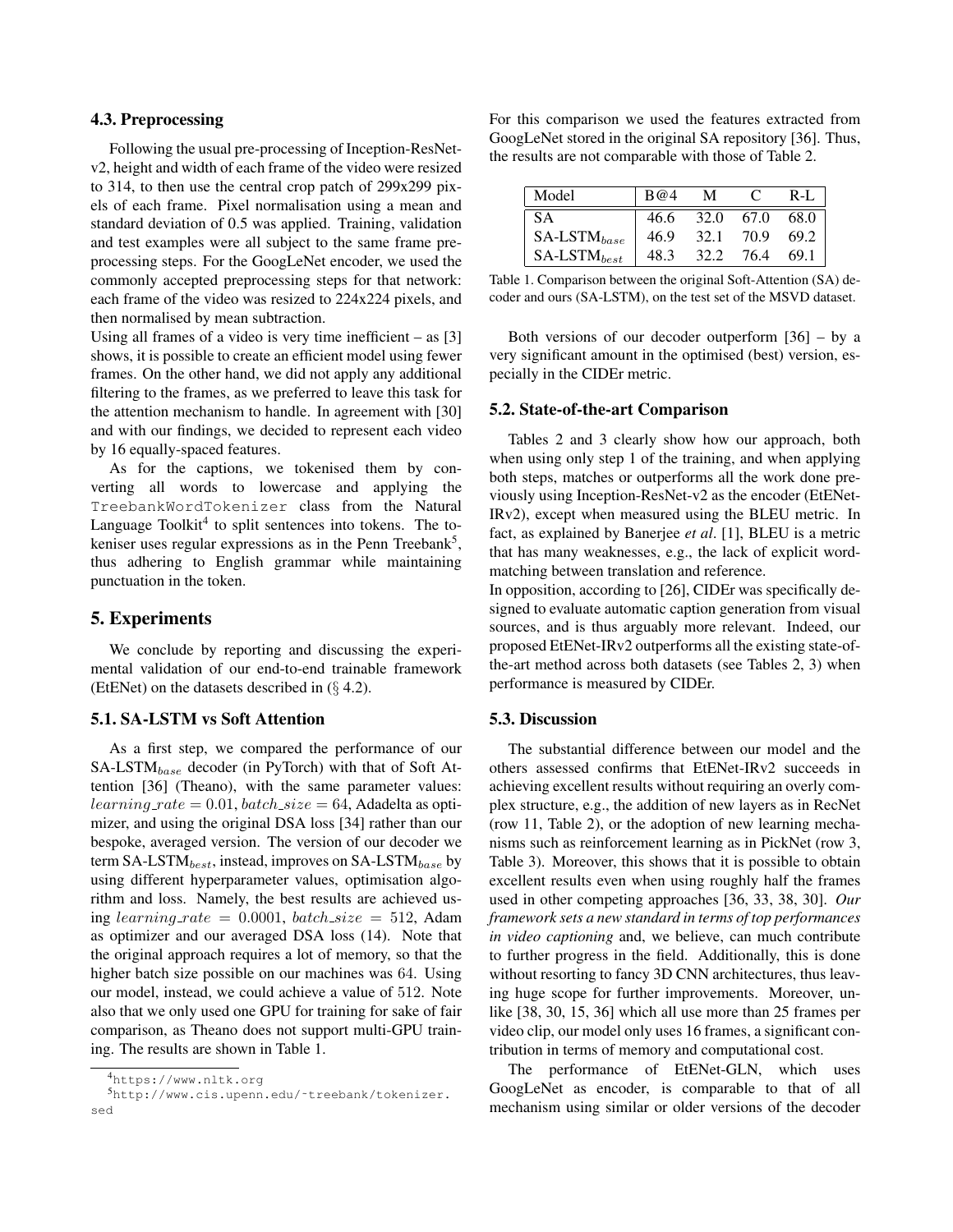| Model                                            | B@4  | M    | C                        | R-L  |
|--------------------------------------------------|------|------|--------------------------|------|
| LSTM-YT <sub>[28]</sub>                          | 33.3 | 29.1 |                          |      |
| S2VT [27]                                        |      | 29.8 | $\overline{\phantom{0}}$ |      |
| SA [36]                                          | 41.9 | 29.6 | 51.7                     |      |
| LSTM-E $[15]$                                    | 45.3 | 31.6 |                          |      |
| h-RNN [37]                                       | 49.9 | 32.6 | 65.8                     |      |
| LSTM-TSA [17]                                    | 52.8 | 33.5 | 74.0                     |      |
| SCN-LSTM [6]                                     | 51.1 | 33.5 | 77.7                     |      |
| <b>MA-LSTM</b> [33]                              | 52.3 | 33.6 | 70.4                     |      |
| <b>TDDF</b> [38]                                 | 45.8 | 33.3 | 73.0                     | 69.7 |
| PickNet [3]                                      | 52.3 | 33.3 | 76.5                     | 69.6 |
| RecNet [30]                                      | 52.3 | 34.1 | 80.3                     | 69.8 |
| $\overline{\text{Et}}$ ENet-GLN <sub>step1</sub> | 48.2 | 32.0 | 75.1                     | 68.9 |
| EtENet-GLN <sub>step2</sub>                      | 48.9 | 32.4 | 78.0                     | 69.4 |
| $\overline{\text{Et}}$ EtENet-IRv $2_{step1}$    | 49.1 | 33.6 | 83.5                     | 69.5 |
| EtENet-IRv2 <sub>step2</sub>                     | 50.0 | 34.3 | 86.6                     | 70.2 |

Table 2. Comparison between our architecture (EtENet), using both GoogLeNet (GLN) and IRv2 as the encoder, and the stateof-the-art on the MSVD dataset.

(e.g., VGG) [28, 27, 36, 15, 37, 17, 33]. Notably, though, it does achieve its best results in the CIDEr metric.

## 5.4. Impact of End-to-End Training

Importantly, for both incarnations of our architecture (EtENet-GLN e EtENet-IRv2) end-to-end training (step 2) positively impact the performance across the board (i.e., across datasets and metrics), thanks to the additional fine tuning. Our network is able to match or outperform the other state-of-the-art models, while very significantly outperforming the Soft-Attention (SA) approach [36] (third row of Table 2).

| Model                            | B@4  | М    |      | $R-L$ |
|----------------------------------|------|------|------|-------|
| <b>MA-LSTM</b> [33]              | 36.5 | 26.5 | 41.0 | 59.8  |
| <b>TDDF</b> [38]                 | 37.3 | 27.8 | 43.8 | 59.2  |
| PickNet [3]                      | 41.3 | 27.7 | 44 1 | 59.8  |
| RecNet [30]                      | 39.1 | 26.6 | 42.7 | 59.3  |
| EtENet-IRv $2_{step1}$           | 40.3 | 27.5 | 46.8 | 60.4  |
| EtENet-IRv $2$ <sub>stev</sub> 2 | 40.5 | 27.7 | 47.6 | 60.6  |

Table 3. Comparison between our EtENet-IRv2 architecture and the state-of-the-art on the MSR-VTT benchmark, using the following metrics: BLEU-4, METEOR, CIDEr and ROUGE-L.

#### 5.5. Qualitative results

From a qualitative point of view, Figure 3 reports both some positive and some negative examples. Generally, we can notice that the increase in accuracy achieved by the twostep training setting leads, in some cases, to a visible improvement of the generated sentences.



Figure 3. Qualitative results produced by EtENet-IRv2. In (A) and (C), which show a video from MSR-VTT and one from MSVD, respectively, it is possible to observe how end-to-end training can dramatically improve the quality of the resulting caption. In (B) a negative example from the MSR-VTT dataset is shown, for which our network cannot successfully identify the ground truth.

Much more extensive quantitative results are reported in the Supplementary Material.

## 6. Conclusions

In this paper, we proposed a simple end-to-end framework for video-captioning. To address the problem with the large amount of memory required to process video data for each batch, a gradient accumulation strategy was conceived. We proposed a training procedure articulated into two steps to speed up the training process, and allow efficient endto-end training. Our evaluation on standard benchmark datasets showed how our approach outperforms the state of the art using all the most commonly accepted metrics.

We believe we managed to set a new baseline for future work thanks to our principled end-to-end architecture, providing an opportunity to take research in the field forward starting from a more efficient training framework.

Our model is not exempt from drawbacks. Training a very deep a neural network end-to-end requires significant computational resources. Our proposed two-stage training process is a step towards an efficient training procedure suited to the task. Further research directions include the integration of a more formal treatment of language semantics in the model, and spatio-temporal attention mechanisms based on state of the art action and object tube detectors.